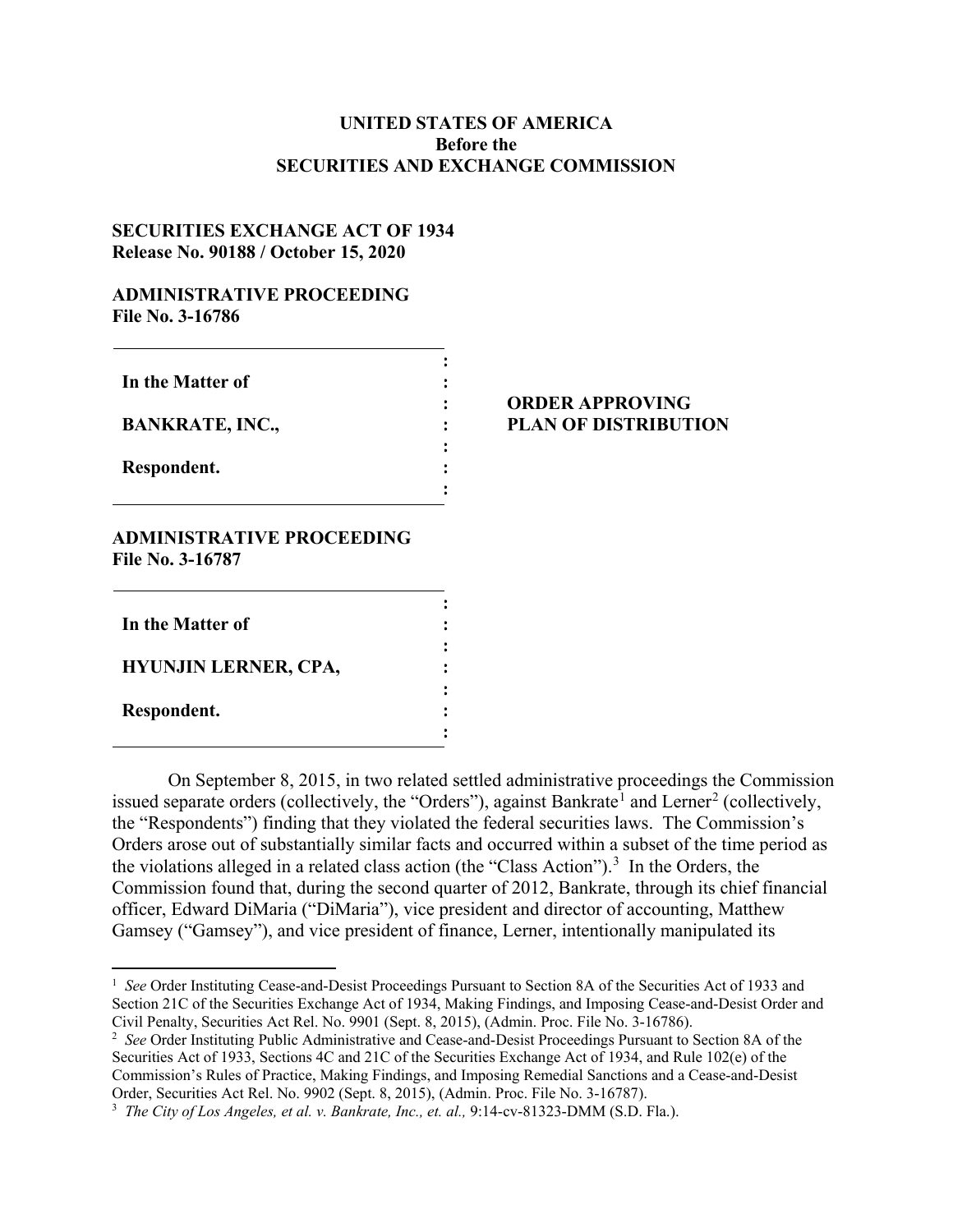financial results to meet and/or exceed analyst consensus estimates for key financial metrics. As a result of the manipulation, Bankrate materially overstated its financial results for the second quarter of 2012.

The Commission ordered Bankrate to pay a \$15,000,000 civil penalty and ordered Lerner to pay a \$150,000 civil penalty, \$30,045 in disgorgement, and \$2,571 in prejudgment interest. Bankrate and Lerner paid the funds in full to the Commission on September 10, 2015 and September 18, 2015, respectively. On May 8, 2017, a single fair fund (the "Fair Fund") was established, pursuant to Section 308(a) of the Sarbanes-Oxley Act of 2002, which combined the \$15,182,616 in civil penalties, disgorgement, and prejudgment interest paid by Bankrate and Lerner for distribution to harmed investors.<sup>[4](#page-1-0)</sup>

In a related district court action (the "District Court Action"),<sup>[5](#page-1-1)</sup> pursuant to their respective judgments, DiMaria paid \$231,158.56 in disgorgement, prejudgment interest, and civil penalties and Gamsey paid a \$60,000 civil penalty to the Commission, which was transferred into the Fair Fund for distribution with the funds therein.

In total, \$15,473,774.56 was paid into the Fair Fund. The Fair Fund is subject to the continuing jurisdiction and control of the Commission and the Fair Fund is currently on deposit in a Commission designated interest-bearing account at the United States Department of Treasury Bureau of Fiscal Service. The assets of the Fair Fund are subject to the continuing jurisdication and control of the Commission.

On August 28, 2020, the Commission published a Notice of Proposed Plan of Distribution and Opportunity for Comment (the "Notice")<sup>[6](#page-1-2)</sup> pursuant to Rule 1103 of the Commission's Rules on Fair Fund and Disgorgement Plans ("Commission's Rules").<sup>[7](#page-1-3)</sup> The Notice advised interested persons that they could obtain a copy of the proposed Plan of Distribution (the "Plan") from the Commission's public website at <http://www.sec.gov/litigation/fairfundlist.htm> or by submitting a written request to Keshia W. Ellis, United States Securities and Exchange Commission, 100 F Street, NE, Washington, DC 20549-5876.

The Notice also advised that all persons desiring to comment on the Plan could submit their comments, in writing, no later than thirty (30) days from the publication of the Notice (1) to the Office of the Secretary, United States Securities and Exchange Commission, 100 F Street, NE, Washington, DC 20549-1090; (2) by using the Commission's Internet comment form [\(http://www.sec.gov/litigation/admin.shtml\)](http://www.sec.gov/litigation/admin.shtml); or (3) by sending an e-mail to rulecomments $@sec.gov$ . The Commission received no comments on the Plan during the comment period.

The Plan provides for the distribution of the Net Available Fair Fund, comprised of the \$15,473,774.56 in disgorgement, prejudgment interest, and civil money penalties paid into the

<span id="page-1-0"></span> $\frac{1}{4}$ *See* Order Establishing a Fair Fund, Exchange Act Rel. No. 80626 (May 8, 2017).

<span id="page-1-1"></span><sup>5</sup> *SEC v. DiMaria, et al.*, 15-cv-07035 (S.D.N.Y. Sept. 8, 2015). 6

<span id="page-1-2"></span>Exchange Act Rel. No. 89711 (Aug.28, 2020).

<span id="page-1-3"></span><sup>7</sup> 17 C.F.R. § 201.1103.